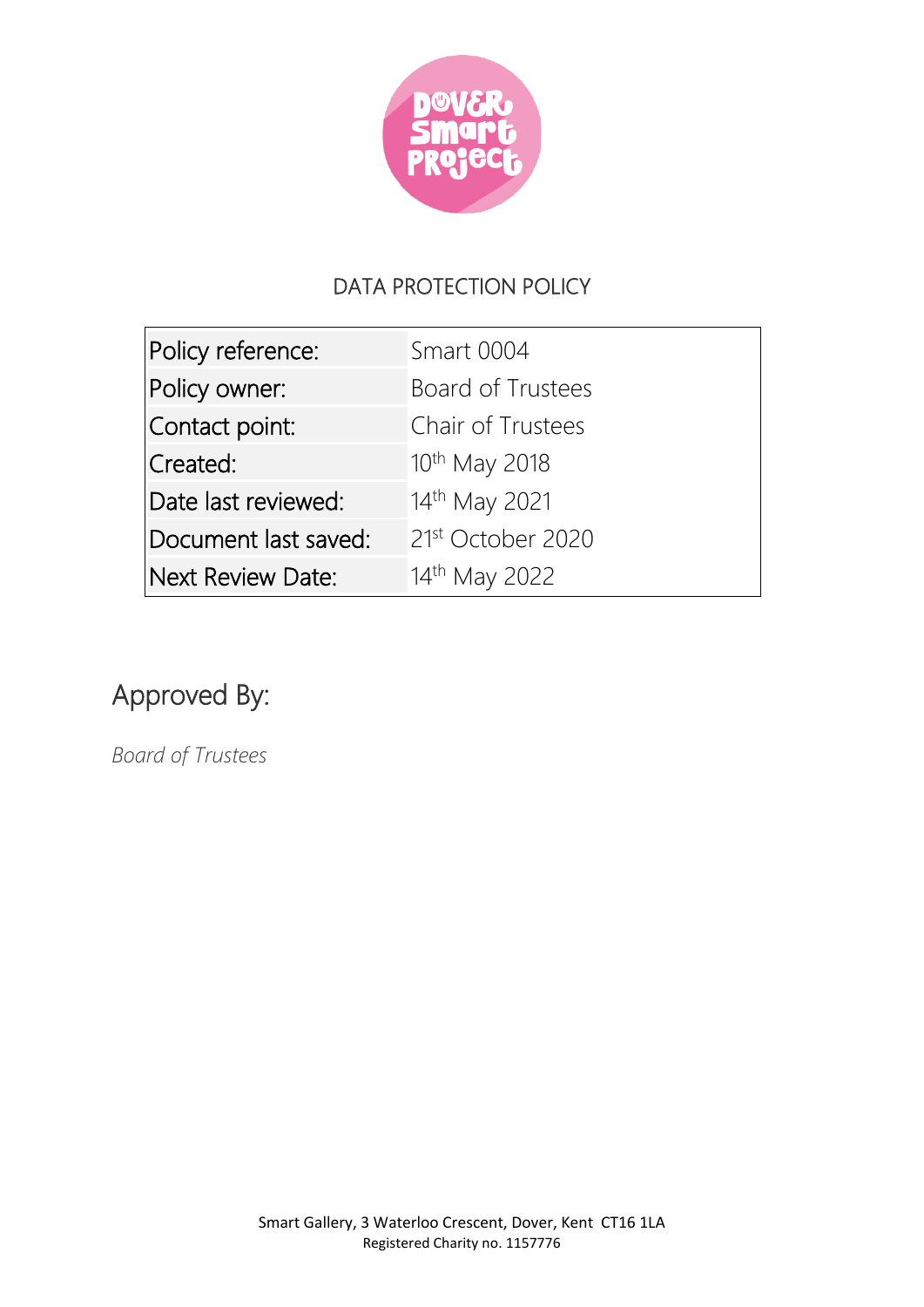

#### Data Protection Policy

The charity is committed fully to compliance with the requirements of the General Data Protection Regulation (GDPR). The GDPR applies to all charities that process data about their sessional staff and volunteers, as well as others, eg service users. It sets out principles which should be followed by those who process data and it gives rights to those whose data is being processed.

To this end, the charity endorses and adheres fully to observing the eight individual rights set out under the GDPR, these are the following.

- 1. The right to be informed.
- 2. The right of access.
- 3. The right to rectification.
- 4. The right to erasure.
- 5. The right to restrict processing.
- 6. The right to data portability.
- 7. The right to object.
- 8. Rights in relation to automated decision-making and profiling.

These rights must be observed at all times when processing or using personal information. Therefore, through appropriate management and strict application of criteria and controls, the charity will:

- observe fully the conditions regarding having a lawful basis to process personal information
- meet its legal obligations to specify the purposes for which information is used
- collect and process appropriate information only to the extent that it is necessary to fulfil operational needs or to comply with any legal requirements
- ensure the information held is accurate and up to date
- ensure that the information is held for no longer than is necessary
- ensure that the rights of people about whom information is held can be fully exercised under the GDPR (ie the right to be informed that processing is being undertaken, to access personal information on request; to prevent processing in certain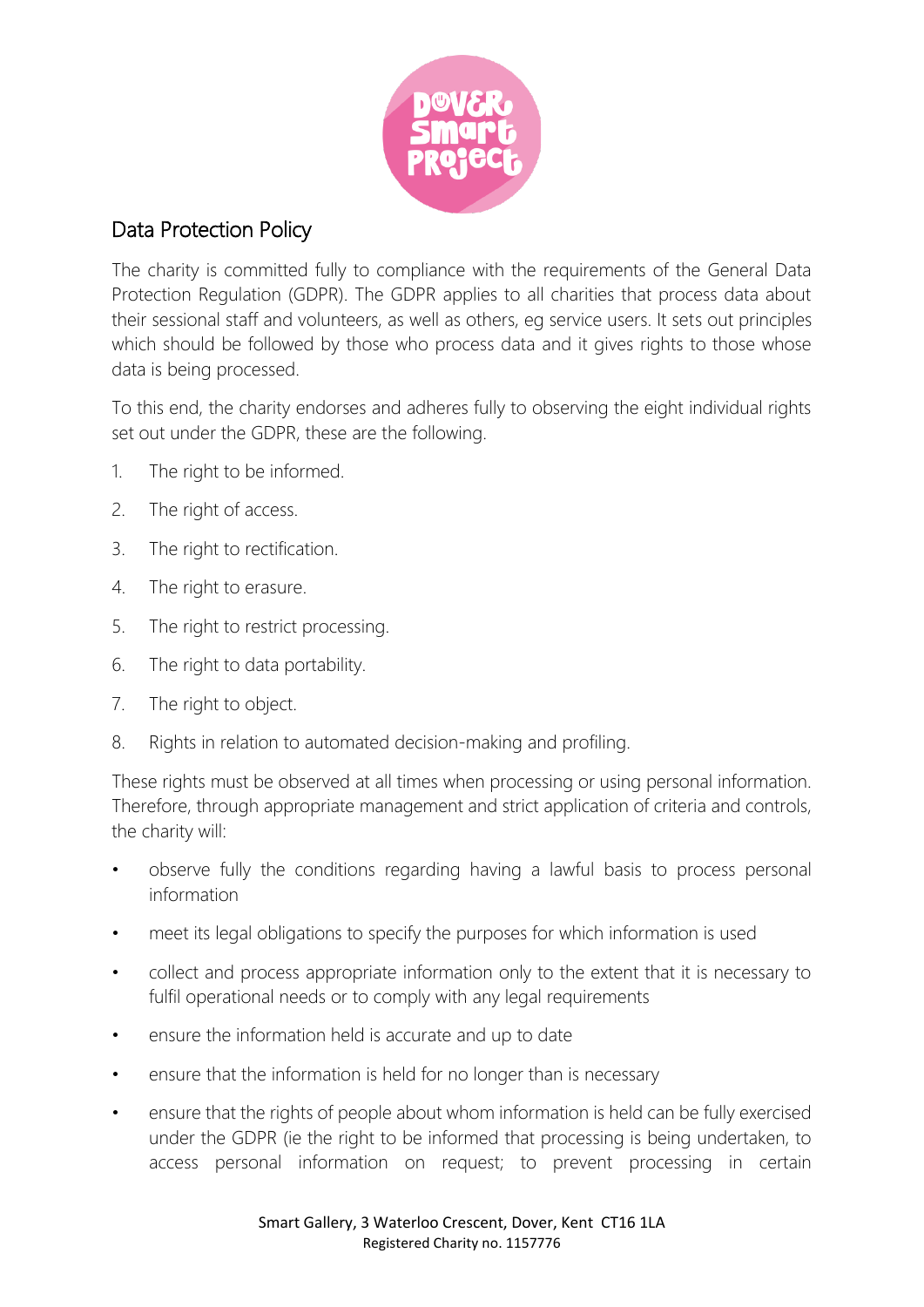

circumstances, and to correct, rectify, block or erase information that is regarded as wrong information)

- take appropriate technical and organisational security measures to safeguard personal information
- ensure that personal information is not transferred outside the EU, to third countries or international organisations without an adequate level of protection.

# Status of this Policy

The policy does not form part of the formal contract of employment for sessional staff and volunteers but it is a condition of employment that sessional staff and volunteers will abide by the rules and policies made by Dover Smart Project from time to time. Any failure to follow the Data Protection Policy may, therefore, lead to disciplinary proceedings. This policy was approved on ( ). It will be reviewed no later than [ ].

#### Designated Data Protection Officer

The Designated Data Protection Officer, Laura Graham, will deal with day-to-day matters. Any member of staff or other individual who considers that the policy has not been followed in respect of personal data about himself or herself should raise the matter with the Designated Data Protection Officer.

#### Staff Responsibilities

All sessional staff and volunteers are responsible for:

- checking that any information that they provide to the charity in connection with their employment / volunteering is accurate and up to date
- informing the charity of any changes to information that they have provided, eg changes of address, either at the time of appointment or subsequently — the charity cannot be held responsible for any errors unless the sessional staff / volunteer has informed it of such changes.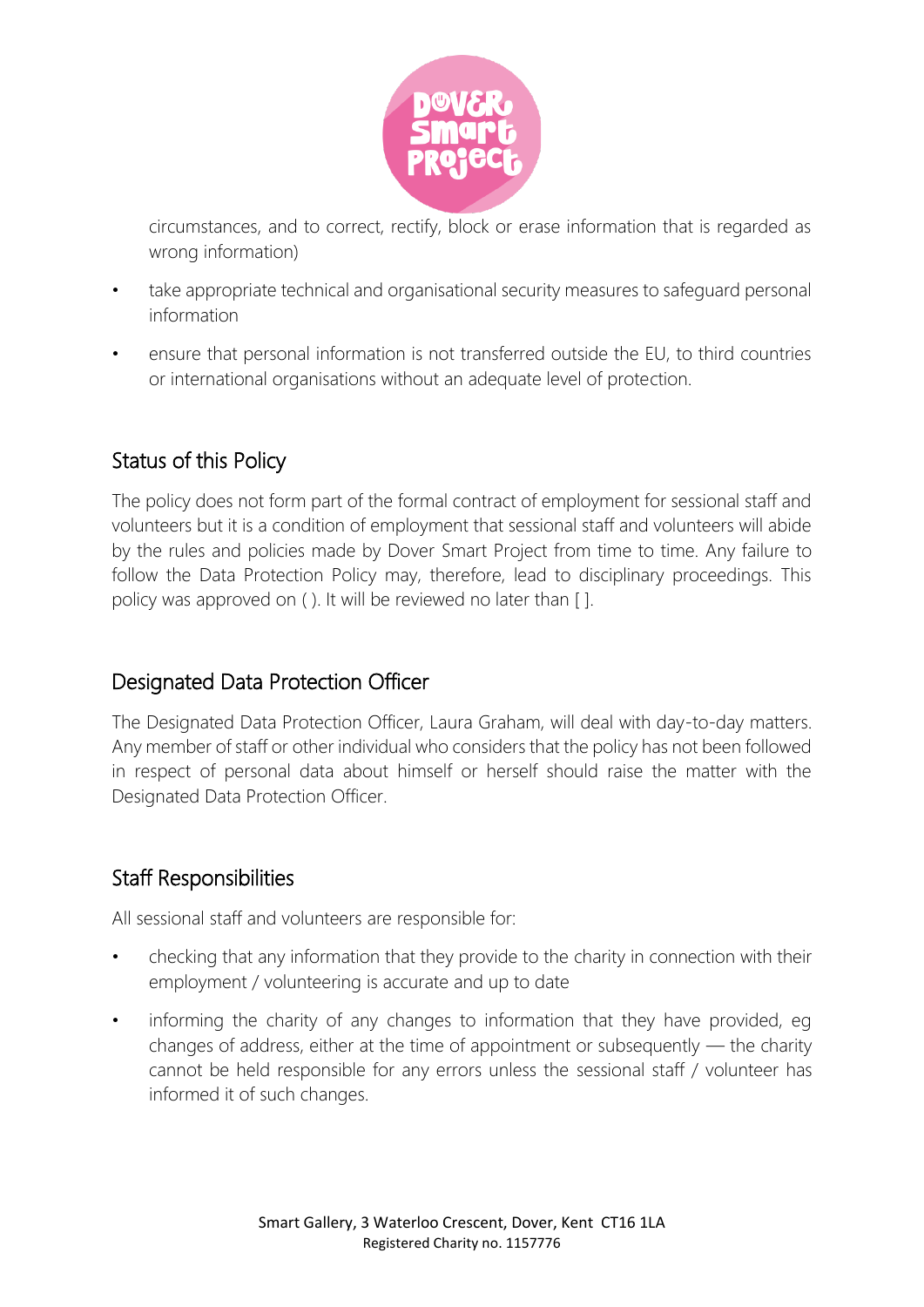

# Data Security

All sessional staff and volunteers are responsible for ensuring that:

- any personal data that they hold is kept securely
- personal information is not disclosed either orally or in writing, or via web pages or by any other means, accidentally or otherwise, to any unauthorised third party.

Sessional staff and volunteers should note that unauthorised disclosure will usually be a disciplinary matter, and may be considered gross misconduct in some cases. Personal information should be kept in a locked filing cabinet, drawer, or safe. If it is computerised, it must be coded, encrypted or password-protected both on a local hard drive and on a network drive that is regularly backed up. If a copy is kept on removable storage media, that media must itself be kept in a locked filing cabinet, drawer, or safe.

# Subject Consent

Consent is one lawful basis for processing, and consent (or explicit consent) can also legitimise use of special category (sensitive) data, restricted processing and overseas transfers of data.

Subject consent will have to be explicit, in relation to each processing activity, and freely given. The charity will not be able to rely on a generic reference to consent within an employment contract or data protection policy, which sessional staff / volunteers are required to agree as part of wider terms and conditions.

#### Subject Access

Sessional staff and volunteers may submit a written request for details of personal information which the charity holds about him or her under the GDPR free of charge. If sessional staff or volunteers would like a copy of the information held on him or her, he or she should write to or email the Chief Executive Officer (CEO) at mail@doverSmartproject.co.uk, or my GALLERY, 3 Waterloo Crescent, Dover, Kent CT16 1LA. The requested information will normally be provided within one month of receipt of the request. If the request is made electronically, the information will be issued in an electronic format.

If sessional staff / volunteers believe that any information held on him or her is incorrect, incomplete or out of date, then he or she should write to or email the CEO as soon as